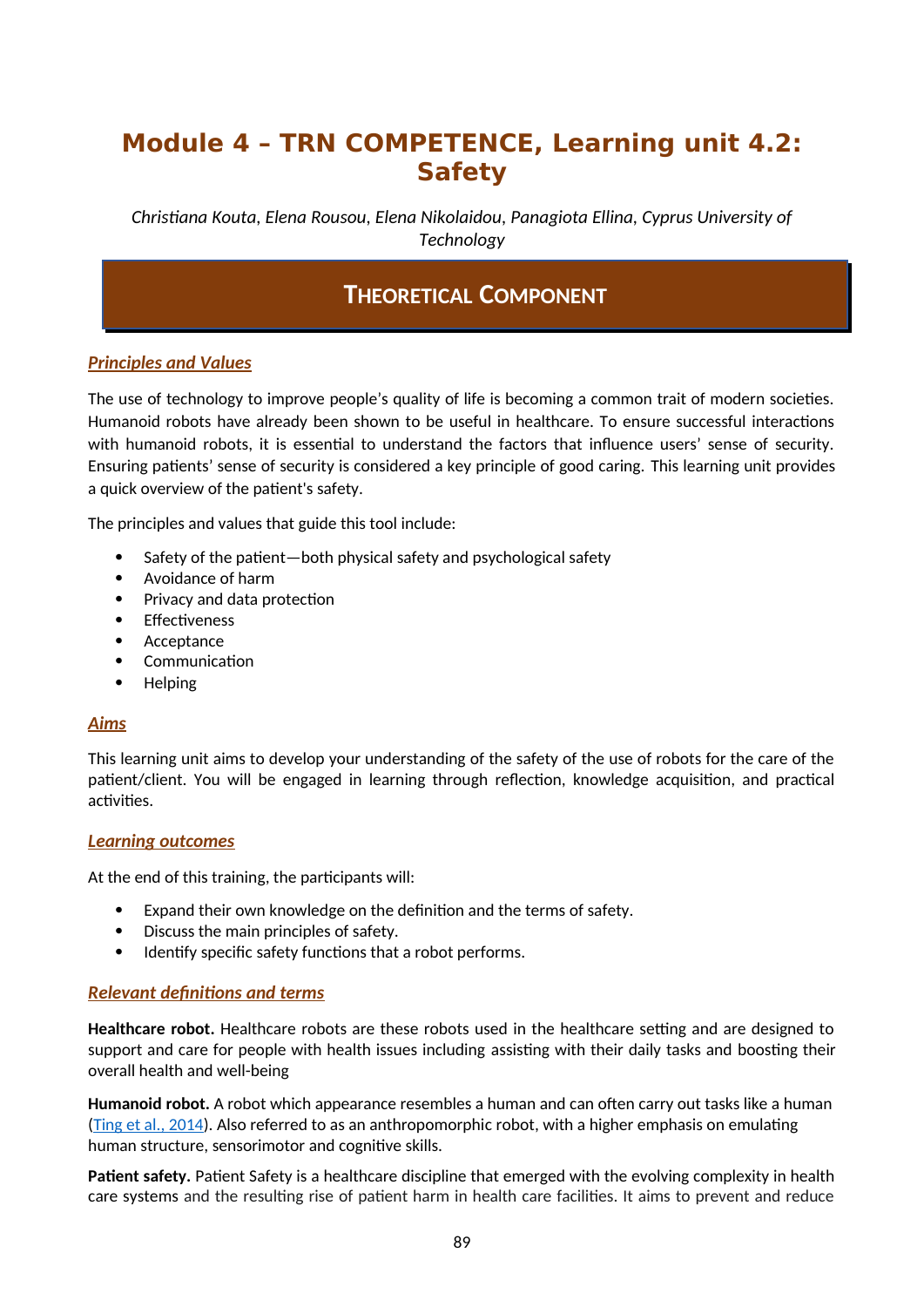risks, errors, and harm that occur to patients during the provision of health care. A cornerstone of the discipline is a continuous improvement based on learning from errors and adverse events. Patient safety is fundamental to delivering quality essential health services ([WHO, 2019\)](https://www.who.int/news-room/fact-sheets/detail/patient-safety). ISO 13482:2014 specifies requirements and guidelines for the inherently safe design, protective measures, and information for use of personal care robots, in particular, the following three types of personal care robots: (i) mobile servant robot; (ii) physical assistant robot; (iii) person carrier robot. These robots typically perform tasks to improve the quality of life of intended users, irrespective of age or capability. ISO 13482:2014 describes hazards associated with the use of these robots and provides requirements to eliminate, or reduce, the risks associated with these hazards to an acceptable level.

Safety consideration in social assistive robots (SAR) includes two key underlying aspects: general safety and perceived safety. General safety in SAR is hoped to be achieved by following safety measures when designing robots to prevent any physical injuries to humans. In order to allow for safe, yet efficient interactions, human intention prediction capabilities are essential for robots. More elusive is the aspect of perceived safety, which in SRA is defined as a human's perception of the level of danger when interacting with a robot, and the humans' level of comfort during the interaction. To improve perceived security, in a scenario where a robot coexists in a workplace with humans, it is desirable for the robot to communicate its intentions in a clearly understandable way. Improving security perception is expected to increase robots' acceptance as trusted colleagues (Chadalavada et al., 2020).

**Socially assistive robot (SAR).** The combination of Assistive Robots and Social Robots is called a Socially Assistive Robot (SAR). SAR is a type of robot whose primary goal is to create close and effective interaction with a human user for the purpose of providing company, fostering independent living, giving assistance, and achieving measurable progress in convalescence, rehabilitation, learning, etc. alongside or instead of physical aid [\(Winkle et al., 2020\)](https://www.researchgate.net/publication/331576322_Mutual_Shaping_in_the_Design_of_Socially_Assistive_Robots_A_Case_Study_on_Social_Robots_for_Therapy).

SARs share with Assistive Robots the goal to provide assistance to human users but put the emphasis on assistance through social interaction.

SARs are complex types of robots since they need to mimic human behaviour as much as possible to create the image of a personality and human-like interaction. These two objectives allow the platform to generate empathy with the users and develop more efficient communication with them. Also, by adequately reacting not only to the person but the environment as well, the robot may be capable of performing multiple tasks.

### *What the research says*

- **M., Okamura, M., M.J., Matarić, M.J., and H.I. Christensen, H.I. (2010) Medical and Health-Care Robotics.** *IEEE Robotics & Automation Magazine***, 17 (3), 26-37. doi: 10.1109/MRA.2010.937861.** The challenge of safe robot action and reaction is as old as the field of robotics itself. However, safety takes on a new dimension when directly close-up interactions with human users, often vulnerable ones, constitute the core of the robot's purpose. Providing an appropriate response to human behavior (e.g., knowing the difference between unintentional human behavior and specific intent) represents a new technical challenge. The robot must anticipate dangerous behavior or conditions (i.e., create virtual constraints) and respond to any urgent conditions in home environments under all conditions. Available [here.](https://www.researchgate.net/publication/224173784_Medical_and_Health-Care_Robotics)
- **Vargas, S. (2015) Robots in the workplace. Safety and Health.** Recently, technological advances have begun to allow for a greater diversity of robotic systems in the workplace. Robots can help prevent injuries or adverse health effects. Robots also can minimize risks stemming from human error. Available [here](https://www.safetyandhealthmagazine.com/articles/16789-robots-in-the-workplace).
- **Rantanen, T., Lehto, P., Vuorinen, P., Coco, K. (2018) The adoption of care robots in home care—A survey on the attitudes of Finnish home care personnel.** *J Clin Nurs***., 27, (9-10).** This article reports how robot technology has been shown to improve patient safety. More recently, robotics for health care has been an important focus of development and innovation activities in Finland. Care robots enhance the safety of the medication and the safety of older people who live at home.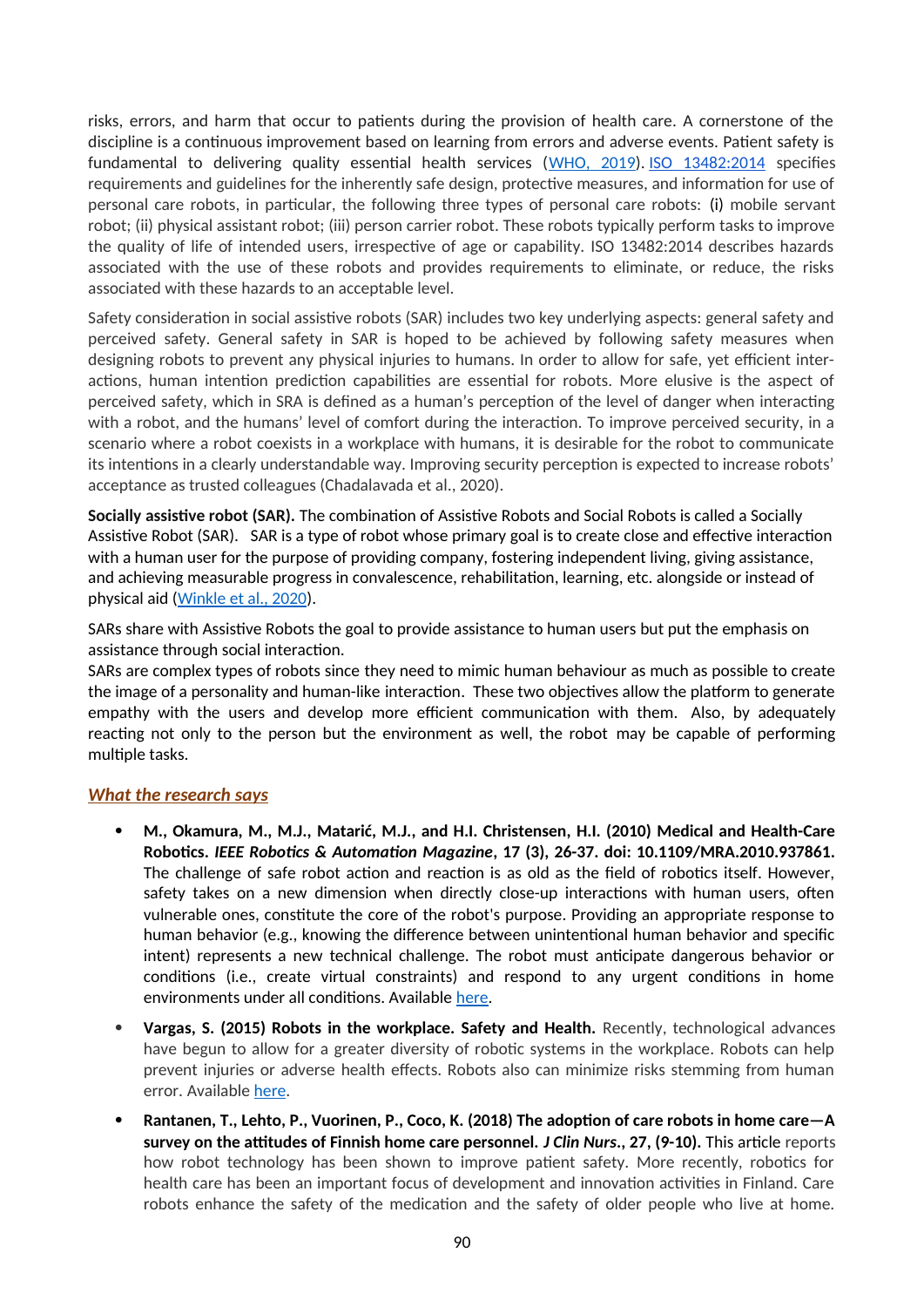Robots could also be used as promoters of safety. A care robot can help an older person communicate with relatives and friends or help observe an older person's state of health (i.e., through remote communication with a doctor or nurse or the real-time conveying of health information). Finally, it can help with medication (e.g., giving medicine, recognising medicine, observing medicine use). Available here<sup>\*</sup>.

- **Ebrahimi, A., Alambeigi, F., Zimmer-Galler, E.I., Gehlbach, P., Taylor, R.H. (2019) Toward Improving Patient Safety and Surgeon Comfort in a Synergic Robot-Assisted Eye Surgery: A Comparative Study. International Conference on Intelligent Robots and Systems (IROS) Macau, China, November 4-8, 2019.** The article reports how robots may ensure safety during surgeries: the robot's autonomous motion enhances patient safety but might inhibit the surgeon's tool manipulation and diminish surgeon comfort with the procedure. The introduction of technology has been shown to improve patient safety care robots that enhance the safety of medication (65.8%) and the safety of older people who live at home (*Ebrahimi et al., 2019*). Available [here](https://www.researchgate.net/publication/338946136_Toward_Improving_Patient_Safety_and_Surgeon_Comfort_in_a_Synergic_Robot-Assisted_Eye_Surgery_A_Comparative_Study?_iepl%5BgeneralViewId%5D=LfQjA16RZBjPo10zjgCng88hS75p8hR869Pa&_iepl%5Bcontexts%5D%5B0%5D=searchReact&_iepl%5BviewId%5D=MPWK7BoyEb6s8lAJic5v1BcRuir09vZdWwHd&_iepl%5BsearchType%5D=publication&_iepl%5Bdata%5D%5BcountLessEqual20%5D=1&_iepl%5Bdata%5D%5BinteractedWithPosition1%5D=1&_iepl%5Bdata%5D%5BwithoutEnrichment%5D=1&_iepl%5Bposition%5D=1&_iepl%5BrgKey%5D=PB%3A338946136&_iepl%5BtargetEntityId%5D=PB%3A338946136&_iepl%5BinteractionType%5D=publicationTitle).
- **Nyholm, L., Santamäki-Fischer, R. & Fagerström, L. (2021) Users' ambivalent sense of security with humanoid robots in healthcare.** *Informatics for Health and Social Care***, 46 (2), 218-226.** The article discusses how, in order to ensure successful interactions with humanoid robots, it is essential to understand the factors that influence users' sense of security, a key principle of good caring. Then, a study is presented aimed to illuminate users' sense of security with humanoid robots in healthcare. To this end, twelve semi-structured interviews were conducted. Before being interviewed, the participants were shown a video vignette with Pepper, a fully developed humanoid robot used in the daily care of patients. The data material was analyzed using qualitative content analysis. Most participants perceived the use of humanoid robots in healthcare to be both positive and negative. The overarching theme was: Ambivalent sense of security with humanoid robots in healthcare. The four categories revealed were: Humanoid robots are both reliable and unreliable, Humanoid robots are both safe and unsafe, Humanoid robots are both likable and scary, and Humanoid robots are both caring and uncaring. The article increased knowledge of whether patients perceive a sense of security with humanoid robots in healthcare, including fears users have. Available [here](https://www.researchgate.net/publication/349598320_Users).
- **Benetazzo, F., Ferracuti, F., Freddi, A., Giantomassi, A., Iarlori, S., Longhi, S., Monteriù, A., Ortenzi, D. (2015) AAL technologies for independent life of elderly people.** *Springer***, 329–43.** The article argues that to ensure that humanoid robots are useful and of benefit in healthcare, a human rather than a technical point of view should be considered during their technical development. A discussion is included about the various factors that should be taken into account, such as safety and user preferences. Available [here](https://www.researchgate.net/publication/277658057_AAL_Technologies_for_Independent_Life_of_Elderly_People).

## *What do national legislation and international/European treaties and conventions say on the topic?*

- **Regulation 2017/745 of the European parliament and of the council of 5 April 2017 on medical devices, amending Directive 2001/83/EC, Regulation (EC) No 178/2002 and Regulation (EC) No 1223/2009 and repealing Council Directives 90/385/EECand93/42/EEC.** This regulation means that the devices shall achieve the performance intended by their manufacturer and shall be designed and manufactured so that, during normal conditions of use, they are suitable for their intended purpose. They shall be safe and effective and shall not compromise the clinical condition or the safety of patients, or the safety and health of users or, where applicable, other persons, provided that any risks which may be associated with their use constitute acceptable risks when weighed against the benefits to the patient and are compatible with a high level of protection of health and safety, taking into account the generally acknowledged state of the art. Available [here](https://ec.europa.eu/health/md_sector/overview_en).
- **Proposal for a Regulation of the European Parliament and of the Council on machinery products (2021).** Machinery regulation ensures that the new generation of machinery products guarantees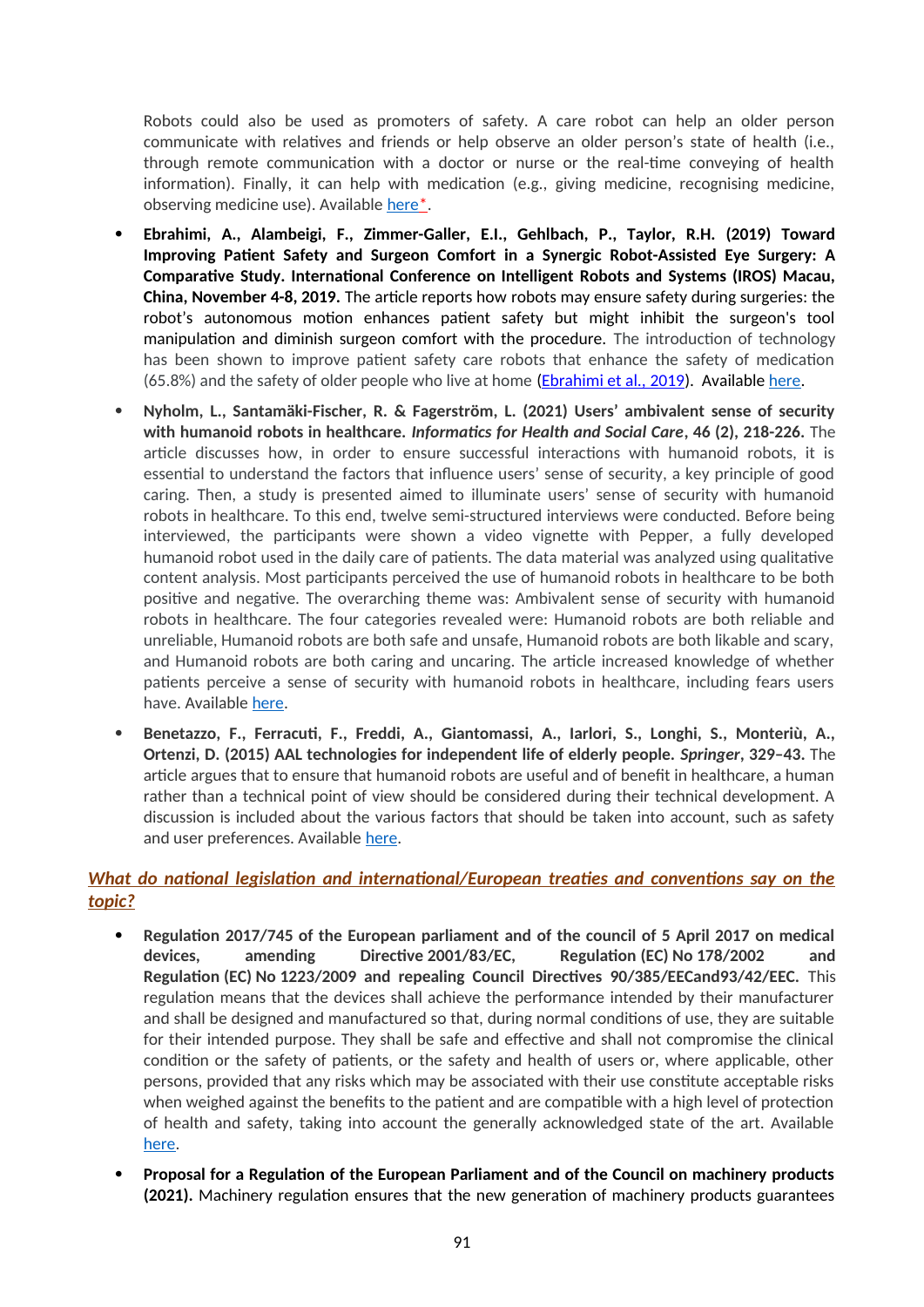the safety of users and consumers and encourages innovation. Machinery products cover an extensive range of consumer and professional products, including robots. The Machinery regulation will adapt certain provisions in the scope, definitions, and safety requirements to bring greater legal clarity and capture the new features of machinery products. Available **[here](https://ec.europa.eu/docsroom/documents/45508)**.

 **ISO 13482:2014, Robots and robotic devices — Safety requirements for personal care robots.** International standards exist to guarantee compliance of robots with safety requirements, which are covered by ISO13482:2014 Robots and robotic devices – Safety Requirements for personal care robots. Available [here.](https://www.iso.org/standard/53820.html)

## **PRACTICAL COMPONENT**

## *Learning Activities*

Activity 1: Find the secret words in a word search puzzle

- Find all words in the online puzzle (available here).
- Resource needed: The [Word Search,](https://thewordsearch.com/puzzle/3142511/patient-safety/) a tool for online word search puzzles.
- Duration: 5 minutes.

## **Patient safety**

| н | J | χ | Y | P | Ο | н | в | G | U | н | S | A | A | <b>SAFETY</b>                                                             |
|---|---|---|---|---|---|---|---|---|---|---|---|---|---|---------------------------------------------------------------------------|
| R | O | в | Ο | т | J | C | P | L | v | z | A | N | S | <b>PREVENTION</b><br><b>PRIVACY</b>                                       |
| C | D | н | С | z | O | S |   | C | P | Q | F | S | S | <b>ASSISTANCE</b><br><b>REMINDER</b><br><b>RISKS</b><br><b>PROTECTION</b> |
| A | W | S | A | Q | Y | ٥ | А | V | R | N | Е | A | ı |                                                                           |
| R | W | U | ı | т | R | Q | z | v | O | P | т | P | S |                                                                           |
| Е | Κ | P | Q | A | Е | O | c | N | т | R | Y | R | т | <b>SUPPORT</b>                                                            |
| G | R | P | G | Q | M | Y | O | W | Е | Е | O | ı | A | <b>CAREGIVING</b><br><b>COMPANY</b><br><b>ROBOT</b>                       |
| ı | U | O | н | G | ı | Υ | М | N | C | v | J | v | N |                                                                           |
| v | c | R | Q | G | N | L | P | Κ | т | Е | S | A | С |                                                                           |
| ı | R | т | т | F | D | Y | А | A | ı | N | Y | C | Е |                                                                           |
| N | ı | R | с | U | Е | Υ | N | Ο | Ο | т | Κ | Υ | т |                                                                           |
| G | S | G | R | Е | R | в | Y | F | N | ı | D | Q | W |                                                                           |
| A | Κ | J | F | J | Q | F | с | Q |   | O | в | L | U |                                                                           |
| A | S | н | О | P | Κ | z |   | J |   | N | Р | Q | x |                                                                           |

Activity 2: A robot providing care to older people

- Watch the following video about robots for health and social care (available [here](https://www.youtube.com/watch?v=P_0jzsNF8kA)).
- Write a post on the social platform for collaborative learning.
	- o Can you mention any mechanisms by which the robots increase safety?
	- o Identify potential issues that might threaten patient/client physical and psychological safety and provide potential solutions.
- Read comments from other participants and reflect on their ideas.
- Resources: YouTube [video](https://www.youtube.com/watch?v=P_0jzsNF8kA), social platform for collaborative learning.
- Duration: 40 minutes.

## **ASSESSMENT COMPONENT**